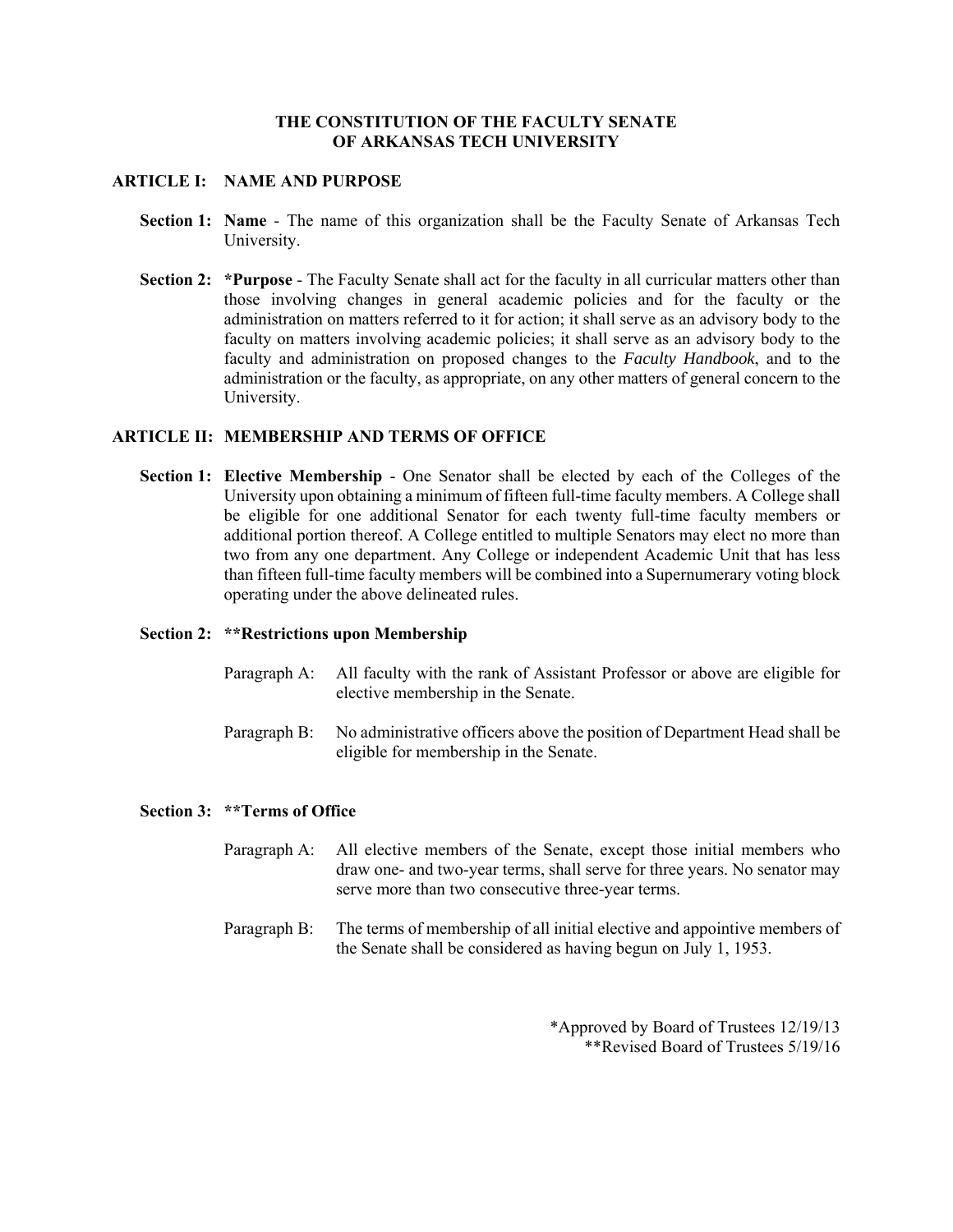## **Section 4: \*Vacancies in the Senate**

Any elective membership in the Senate shall be considered vacant when its incumbent ceases to be eligible for membership according to Article II, Section 4, of this Constitution or when its incumbent is granted a leave of absence from the University. Such vacancies shall be filled temporarily for the period of the leave of absence by College election within thirty days from the time of the beginning of their existence.

## **ARTICLE III: OFFICERS -- THEIR DUTIES AND MANNER OF ELECTION**

#### **Section 1: \*Officers of the Faculty Senate**

- Paragraph A: The Senate shall have a chairperson. The powers of the chairperson include:
	- 1. Presiding at Senate meetings;
	- 2. Voting upon motions under consideration by the Senate;
	- 3. Contacting and sharing information with the Faculty Senate members and/or the entire University faculty as and when deemed necessary.
- Paragraph B: The Senate shall have a vice chairperson. The vice chairperson is the president elect of the Faculty Senate. The powers of the vice chairperson include:
	- 1. Presiding at any meeting of the Senate which the chairperson is unable to attend;
	- 2. Voting upon motions under consideration by the Senate;
	- 3. Contacting and sharing information with the Faculty Senate members and/or the entire University faculty as and when deemed necessary if the chairperson is unable to do so.
- Paragraph C: The Senate shall elect one of its members as secretary except that no member, having so served for a year, shall be eligible again during the same term of office.

## **Section 2: Manner of Election of Officers**

At the first fall meeting in 1991, the chairperson, chairperson elect, and secretary will be elected. At the first fall meeting in subsequent years only a chairperson elect and a secretary will be elected, the chairperson position being automatically filled by the chairperson elect. The chairperson elect will additionally serve as vice chairperson.

\*Revised Board of Trustees 5/19/16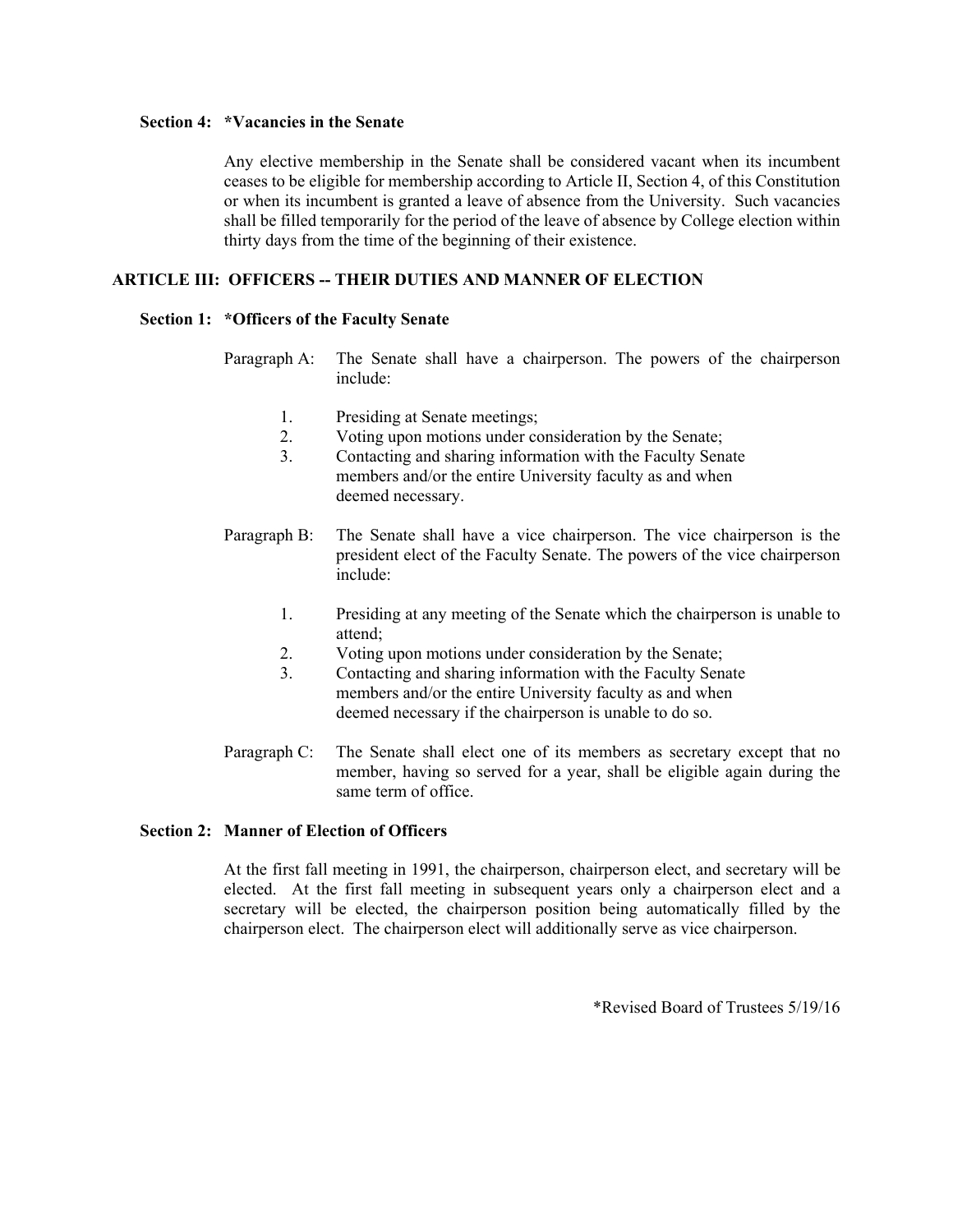## **ARTICLE IV: MEETINGS**

- **Section 1: Called Meetings** The Vice President for Academic Affairs of the University shall call a meeting of the Senate within three weeks after the beginning of each fall semester to chair the election of officers and to establish a time for the Senate's regular meetings during the academic year. A called meeting of the Senate may be convened at any other time at the request of the chairperson of the Senate or of at least three other Senators.
- **Section 2: Regular Meetings** The Faculty Senate shall meet in regular session each month of the academic year at the time and place designated by the Senate in its first called meeting of each fall semester, except such times as the regularly established meeting date may coincide with a school holiday or with a vacation period.

## **ARTICLE V: RATIFICATION AND AMENDMENT OF THE CONSTITUTION**

- **Section 1: \*Ratification** This Constitution and attached By-Laws shall be considered as ratified and in force upon their being approved by two-thirds of the elective members of the Senate, by a majority of those voting in a regular convened meeting of the faculty of the University, and by the Board of Trustees.
- **Section 2: \*Amendment** The Constitution or the By-Laws of the Senate may be amended in the following manner:
	- a. The proposed amendment shall be drafted and presented in duplicated form to each member of the Senate at least ten days before the meeting in which it is to be considered.
	- b. The proposed amendment shall be approved by two-thirds of the Senate in a regular meeting of the Senate.
	- c. The proposed amendment shall be approved by a majority of those voting in the next regular or special election of the faculty of the University.
	- d. The proposed amendment shall be approved by the Board of Trustees of the University.

# **ARTICLE VI: AMENDMENTS TO CONSTITUTION OF THE FACULTY SENATE**

#### **Section 1: Committee Voting Procedures**

A. Proxy voting is not allowed for the Faculty Senate or other faculty committees.

\*Revised Board of Trustees 5/19/16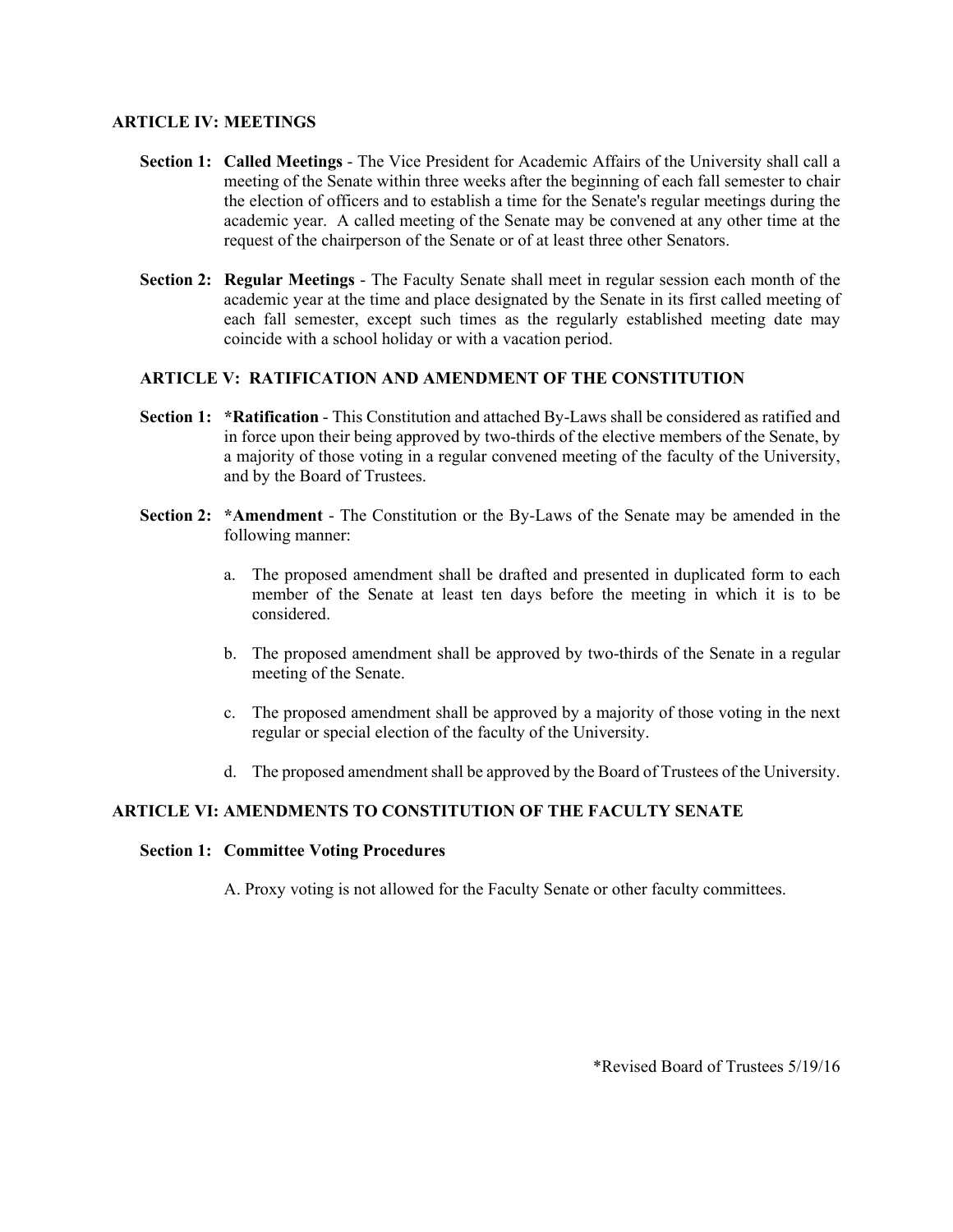## **BY-LAWS OF THE FACULTY SENATE OF ARKANSAS TECH UNIVERSITY**

### **\*ARTICLE I: ELECTION OF MEMBERS**

## **Section 1: \*Time of Elections and Appointments**

During the spring term of each year elections shall be held to fill the vacancies on the Faculty Senate which shall come into existence on the following July 1.

## **Section 2: Conduct of Elections**

In the election of Senators from the different Colleges, each faculty member, regardless of rank, shall be entitled to vote for the Senator or Senators of his/her own College. A majority of the votes of the faculty of each College shall be necessary for election. All elections of Senators shall be by secret ballot.

#### **ARTICLE II: AGENDA**

The chairperson of the Senate shall cause to be duplicated and distributed among the members of the Senate, at least ten days before each regular meeting, an agenda for the consideration of the Senate in that meeting. Absence from this agenda of any matter of concern to the Senate, however, shall not preclude the Senate's consideration of or action upon that matter in the meeting.

# **ARTICLE III: CONDUCT OF MEETINGS**

#### **Section 1: Parliamentary Procedure**

All meetings of the Faculty Senate shall be conducted according to standard parliamentary procedure.

### **Section 2: Quorum**

Two-thirds of the Senators shall constitute a quorum and shall have the power to transact business as the Faculty Senate at any regular or called meeting.

#### **Section 3: \*Method of Voting**

In presenting a motion before the Senate, any member may stipulate that the motion be voted upon by secret ballot. Otherwise, voting in the Faculty Senate shall be conducted in whatever parliamentary manner may be called for by the acting chairperson. Each elective member present shall have one vote. Any motion shall be considered as having been passed by the Senate only if it shall have received the votes of a majority of the voting members present.

\*Revised Board of Trustees 5/19/16